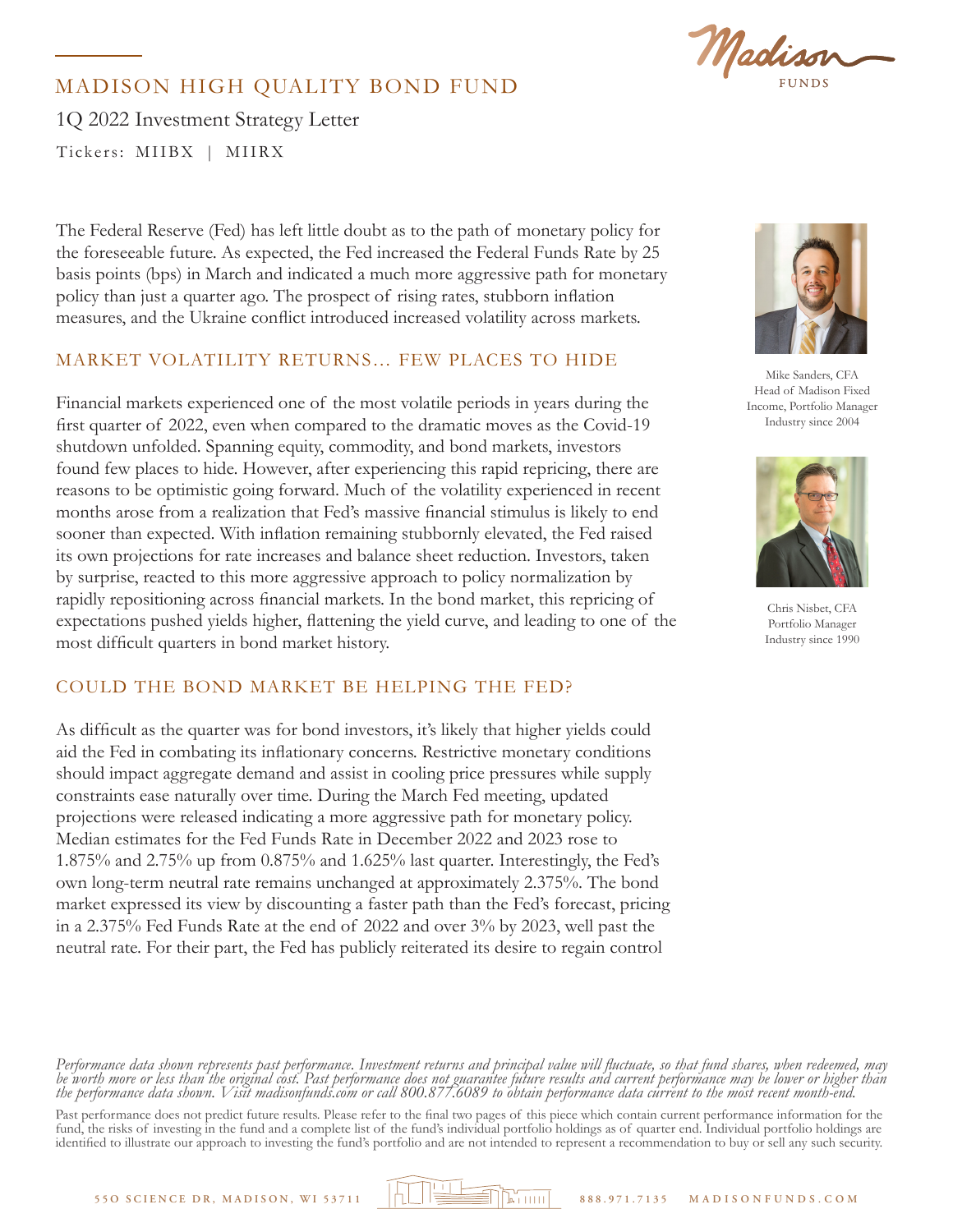# 1Q 2022 MADISON HIGH QUALITY BOND FUND - INVESTMENT STRATEGY LETTER

Tickers: MIIBX | MIIRX

of its Congressional mandate, full employment with stable prices, by employing a patient and data-driven monetary policy normalization. The bond market, ever skeptical, has rekindled its vigilante nature and done some advance legwork for the Fed.

# SPREADS SOFTER AGAIN

Corporate bonds were no exception to this quarter's volatility as risk spreads increased along with concerns surrounding slowing future economic growth. The Bloomberg U.S. Corporate Bond Index spread widened by 24 bps to 116 bps vs Treasuries, bringing the total return to -7.69% for the quarter. Corporate bond spreads traded as high as 144 bps in March before moving lower into month-end as investors found value in the wider spreads. Bond issuance remained on par with recent quarters and corporate balance sheets remain strong but there is growing concern surrounding the future potential for increased debt leverage resulting from share repurchases and mergers should the economy slow and cut corporate profits.

Despite a difficult quarter for corporate bonds, underlying economic fundamentals remain on solid footing. Much of the volatility experienced this quarter is based on what could happen in the future, earnings and balance sheets across most credit sectors remain in good shape with many companies successfully refinancing debt in anticipation of higher rates and the return of more normal monetary policy. The recent upward adjustment in credit spreads seems warranted after trading near record levels as low interest rates fueled unprecedented demand for yield. Technical factors combined with improved valuations make corporate bonds attractive at current valuations.

# PERFORMANCE & POSITIONING

During the first quarter, the Madison High Quality Bond Fund Class Y outperformed the benchmark by 49 basis points, returning -3.84% versus the Bloomberg Intermediate Government Corporate A-or-Better Index return of -4.33%. Conservative duration positioning was significantly additive to performance as Treasury rates moved higher throughout the quarter. Sector allocation, security selection, and portfolio yield were neutral to performance during the period. The biggest detractor to performance was yield curve flattening as short rates reacted to accelerated expectations for Fed policy normalization increasing more rapidly than longer-term rates.

Our conservative approach to portfolio construction remains intact. Conservative duration positioning continues to contribute to positive relative performance as interest rates have adjusted higher. Higher yields have allowed the strategy to add meaningful yield by rolling short maturities out the yield curve as the curve has flattened. We will continue adding to positions further out the curve should yields continue their recent rise. Recent corporate spread widening has confirmed our selective view on risk securities, and we have initiated several new positions at more attractive valuations in recent weeks. We view the 3-5 year maturity sector as attractive given the increased yield and lower maturity risk versus longer issues. Although we have stepped back on new purchases, we continue to hold benchmark Agency issues in the portfolio as valuations remain near recent highs. We anticipate renewed potential for curve steepening and will seek opportunities to move holdings out the curve should longer rates shift higher.

*Mike Sanders Chris Nisbet*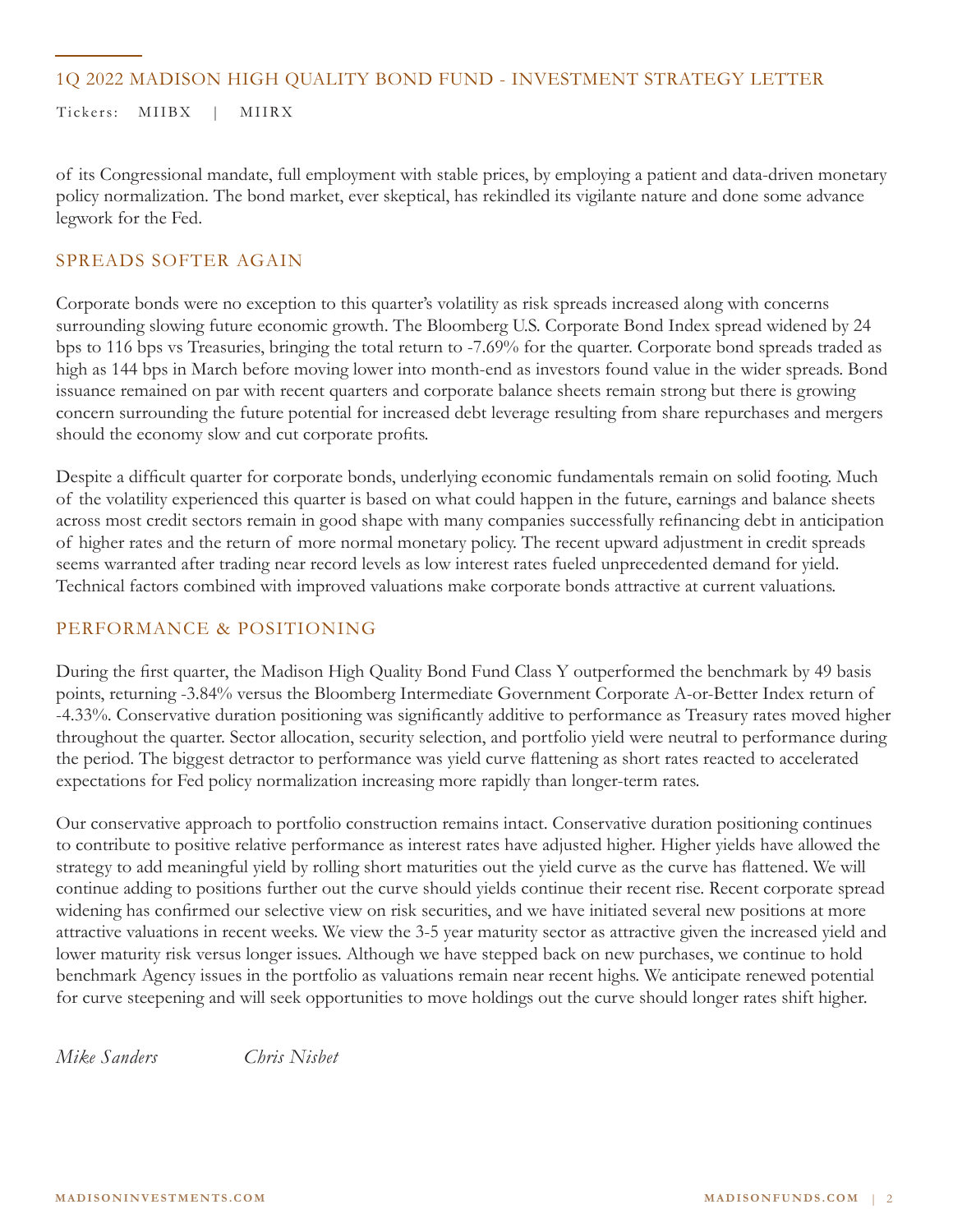## 1Q 2022 MADISON HIGH QUALITY BOND FUND - INVESTMENT STRATEGY LETTER

Tickers: MIIBX | MIIRX

# DISCLOSURES

Indices are unmanaged. An investor cannot invest directly in an index. They are shown for illustrative purposes only, and do not represent the performance of any specific investment. Index returns do not include any expenses, fees or sales charges, which would lower performance.

The Bloomberg US Intermediate Corporate Bond Index measures the investment grade, fixed-rate, taxable corporate bond market. It includes USD-denominated securities publicly issued by US and non-US industrial, utility and financial issuers.

Bloomberg Intermediate Government Credit A+ Index measures the performance of United States dollar-denominated United States Treasuries, government-related and investment-grade United States corporate securities that have a remaining maturity of greater than or equal to one year and less than 10 years.

Bonds are subject to certain risks including interest-rate risk, credit risk and inflation risk. As interest rates rise, the prices of bonds fall. Long-term bonds are more exposed to interest-rate risk than short-term bonds. In a low-interest environment, there may be less opportunity for price appreciation.

"Madison" and/or "Madison Investments" is the unifying tradename of Madison Investment Holdings, Inc., Madison Asset Management, LLC ("MAM"), and Madison Investment Advisors, LLC ("MIA"), which also includes the Madison Scottsdale office. MAM and MIA are registered as investment advisers with the U.S. Securities and Exchange Commission. Madison Funds are distributed by MFD Distributor, LLC. MFD Distributor, LLC is registered with the U.S. Securities and Exchange Commission as a broker-dealer and is a member firm of the Financial Industry Regulatory Authority. The home office for each firm listed above is 550 Science Drive, Madison, WI 53711. Madison's toll-free number is 800-767-0300.

Any performance data shown represents past performance. Past performance is no guarantee of future results.

Non-deposit investment products are not federally insured, involve investment risk, may lose value and are not obligations of, or guaranteed by, any financial institution. Investment returns and principal value will fluctuate.

This report is for informational purposes only and is not intended as an offer or solicitation with respect to the purchase or sale of any security.

Consider the investment objectives, risks, and charges and expenses of Madison Funds carefully before investing. Each fund's prospectus contains this and other information about the fund. Call 800.877.6089 or visit madisonfunds.com to obtain a prospectus and read it carefully before investing.

Although the information in this report has been obtained from sources that the firm believes to be reliable, we do not guarantee its accuracy, and any such information may be incomplete or condensed. All opinions included in the report constitute the authors' judgment as of the date of this report and are subject to change without notice. This report is for informational purposes only and is not intended as an offer or solicitation with respect to the purchase or sale of any security.

Madison Asset Management, LLC does not provide investment advice directly to shareholders of the Madison Funds. Opinions stated are informational only and should not be taken as investment recommendation or advice of any kind whatsoever (whether impartial or otherwise).

Madison Funds are distributed by MFD Distributor, LLC, member FINRA.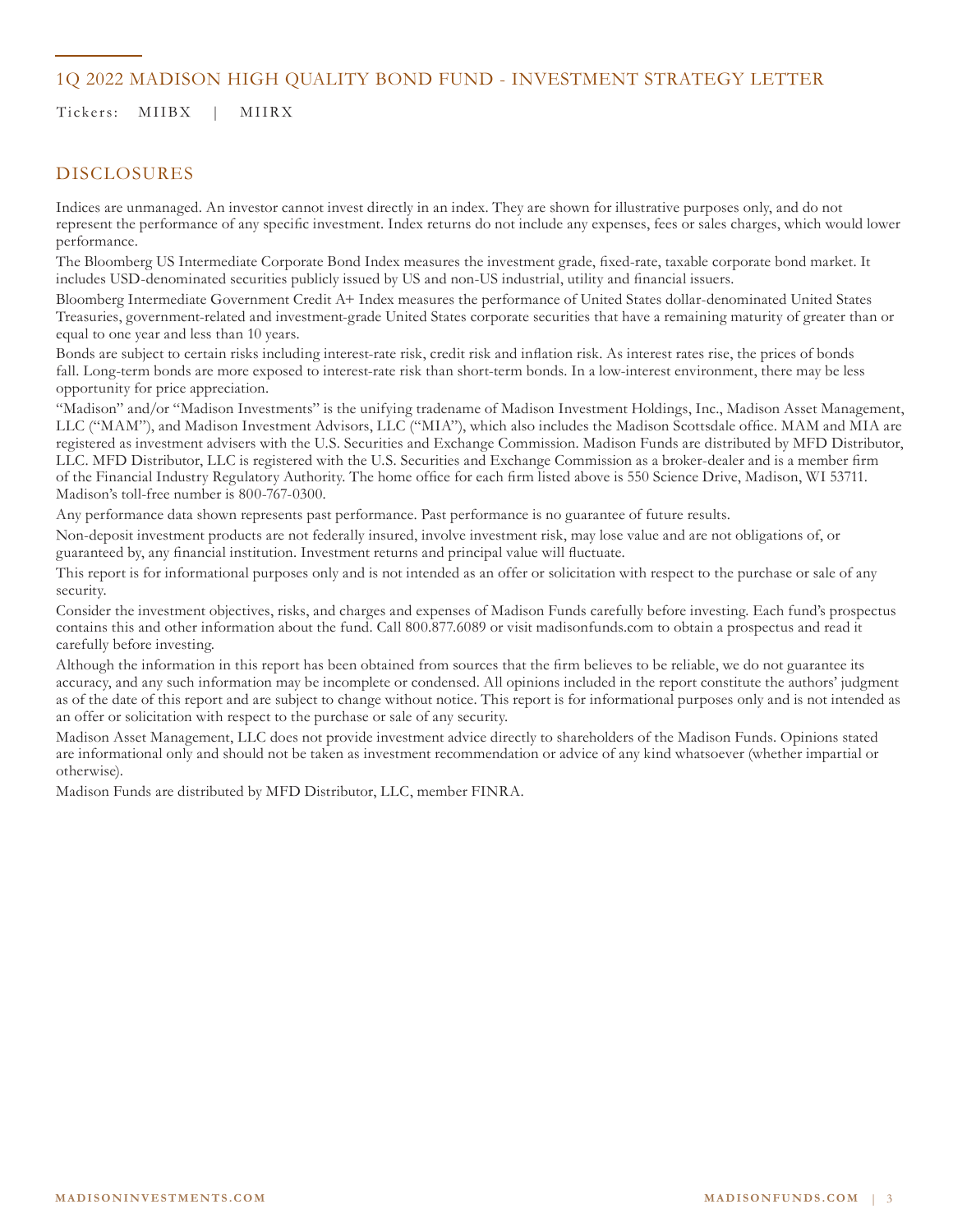

# MADISON HIGH QUALITY BOND FUND FUND

March 31, 2022

# Growth of \$10,000 Class Y Shares, Trailing 10 Years<sup>1</sup> Experienced Management



# Average Annual Total Returns<sup>2</sup> (%)

|                                            | Three<br>Months          | <b>YTD</b> |         | $1 Yr$ $3 Yr$ $5 Yr$     |        | 10Yr                     | Since<br>Inception |
|--------------------------------------------|--------------------------|------------|---------|--------------------------|--------|--------------------------|--------------------|
| Class Y                                    | $-3.84$                  | $-3.84$    | $-4.05$ | 0.53                     | 0.95   | 0.93                     | 2.99               |
| Class I                                    | $\overline{\phantom{a}}$ |            |         | $\overline{\phantom{a}}$ | $\sim$ | $\overline{\phantom{a}}$ | $-1.58$            |
| Bloomberg Interm. Govt/Credit<br>$A+Index$ | $-4.33$                  | $-4.33$    | $-4.14$ | 1.26                     | 1.57   | 1.58                     | $\qquad \qquad$    |

#### Calendar Year Returns<sup>2</sup> (%) \$ 10,750

|                                            | 2012 2013 2014 2015 2016 2017 2018 2019 2020        |  |  |  | 2021 |
|--------------------------------------------|-----------------------------------------------------|--|--|--|------|
| Class Y                                    | 2.04 -1.00 1.89 0.61 0.85 1.14 0.91 4.54 4.50 -1.76 |  |  |  |      |
| Bloomberg Interm. Govt/<br>Credit A+ Index | 3.14 -1.00 2.84 1.31 1.44 1.60 1.19 5.89 6.15 -1.60 |  |  |  |      |

*Performance data shown represents past performance. Investment returns and principal value will fluctuate, so that fund shares,*  \$ 13,000 *when redeemed, may be worth more or less than the original cost. Past performance does not guarantee future results and current*  \$ 12,250 *performance may be lower or higher than the performance data shown. Visit madisonfunds.com or call 800.877.6089 to*  \$ 11,500 *obtain performance data current to the most recent month-end.*

Madison Core Bond Y 12,364

| Characteristics (years)   | Yields, Class Y Shares |       |  |  |  |
|---------------------------|------------------------|-------|--|--|--|
| <b>Effective Duration</b> | 3.54 30-day SEC Yield  | 1.74% |  |  |  |
| Avg. Maturity             | 3.80 Yield to Maturity | 2.53% |  |  |  |

## 10-Yr Risk Measures  $(\%)$ , Class Y Shares

| Standard Deviation | 1.76  |
|--------------------|-------|
| Downside Capture   | 98.14 |
| Upside Capture     | 82.23 |

Experienced Management





Mike Sanders, CFA Head of Fixed Income, Portfolio Manager Industry since 2004

Chris Nisbet, CFA Portfolio Manager Manager Industry since 1990

#### Fund Features Fund Features

\$ 13,000

- $\blacktriangleright$  Fund seeks the highest total return while maintaining an average maturity of 10 years or less. **11,500**
- A or better quality: government, agency and corporate bonds
- Active duration, yield curve, sector and security selection decisions
	- ▶ Focus on managing risk

*Expense ratios are based on the fund's most recent prospectus.*

#### Distribution Frequency - Quarterly

1 Growth of \$10,000 for the years shown is calculated at NAV and assumes all dividends and capital gain distributions were reinvested. It does not take into account sales charges or the effect of taxes.

2 Average annual total returns and calendar year returns assume all distributions are reinvested and reflect applicable fees and expenses. Indices are unmanaged. An investor cannot invest directly in an index. They are shown for illustrative purposes only, and do not represent the performance of any specific investment. Index returns do not include any expenses, fees or sales charges, which would lower performance.

The Fund's past performance (before and after taxes) is not necessarily an indication of its future performance. Madison waived 0.10% of the Fund's annual The Fund's past performance (before and after taxes) is not necessarily an indication of its future performance. Madison waived 0.10% of the Fund's annua<br>management fee from August 7, 2020 through February 27, 2022. Invest

Indices are unmanaged. An investor cannot invest directly in an index. They are shown for illustrative purposes only, and do not represent the performance of any specific investment. Index returns do not include any expenses, fees or sales charges, which would lower performance. Performance data shown represents past performance. Investment returns and principal value will fluctuate, so that fund shares, when redeemed, may be worth more or less than the original cost.